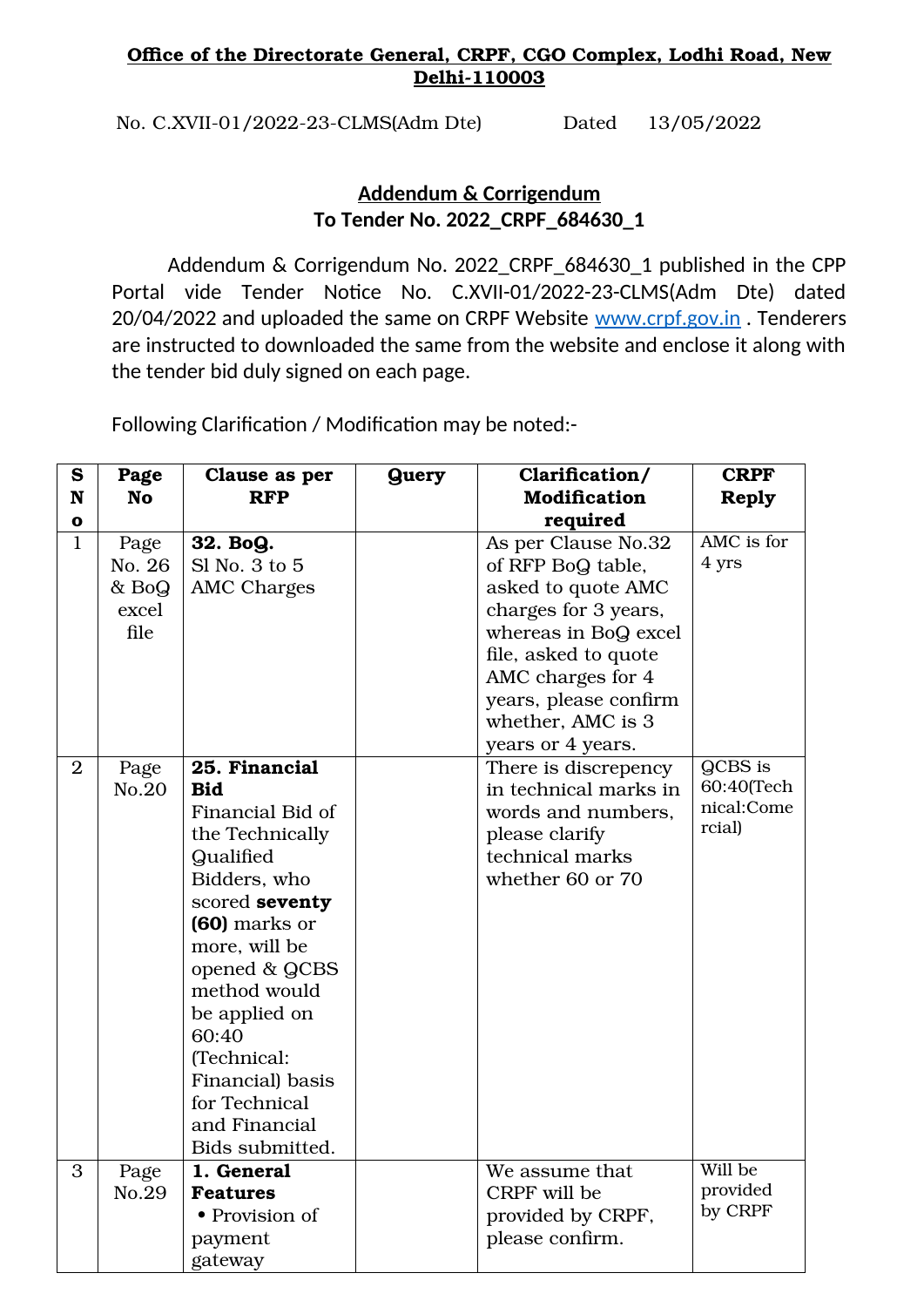| $\overline{4}$ | Page          | 1. General                          | Please confirm is                            | Will be                |
|----------------|---------------|-------------------------------------|----------------------------------------------|------------------------|
|                | No.29         | <b>Features</b><br>• Calculation of | there any tax<br>slabs(state wise)           | provided<br>by CRPF    |
|                |               | taxes (state wise)                  | other than GST                               |                        |
|                |               | and distribution                    | slabs, please                                |                        |
|                |               | of profits.                         | elaborate this point.                        |                        |
| 5              | Page          | 2. At Dte Gen                       | Please explain types                         | Managerial             |
|                | No.29         | Level:                              | of parameters which                          | level                  |
|                |               | • Reports                           | will be used to                              | reports as             |
|                |               | generation on                       | provide reports.                             | per                    |
|                |               | various                             |                                              | requiremen<br>t.       |
|                |               | parameters                          |                                              |                        |
| 6              | Page          | 2. At Dte Gen                       | Need more                                    | Each                   |
|                | No.30         | Level:                              | explanation on this                          | depo/sub-<br>depo will |
|                |               | • Limit of profit                   | point                                        | charge                 |
|                |               | to be charged by<br>the depo/ sub-  |                                              | some profit            |
|                |               | depo and its                        |                                              | on each                |
|                |               | auditing &                          |                                              | transaction            |
|                |               | sharing.                            |                                              | . Which<br>need to be  |
|                |               |                                     |                                              | audited                |
|                |               |                                     |                                              | and shared             |
|                |               |                                     |                                              | with                   |
|                |               |                                     |                                              | different              |
|                |               |                                     |                                              | depo/sub-              |
| $\overline{7}$ |               | 3. Depo.                            |                                              | depo<br>Genuinene      |
|                | Page<br>No.30 | • Ask demand                        | Please explain, how<br>the genuiness will be | ss based               |
|                |               | from sub-depo                       | checked.                                     | on past                |
|                |               | and check the                       |                                              | demands                |
|                |               | genuineness of                      |                                              | or with any            |
|                |               | demand too.                         |                                              | other<br>justificatio  |
|                |               |                                     |                                              | n                      |
| 8              | Page          | 3. Depo.                            | Please confirm is                            | NO <sub>1</sub>        |
|                | No.30         | • Account                           | there any existing                           |                        |
|                |               | updating                            | accounting system to                         |                        |
|                |               | system. Nothing                     | integrate books of                           |                        |
|                |               | has to be done                      | account, generate                            |                        |
|                |               | manually. The                       | reports, etc.                                |                        |
|                |               | cash book                           |                                              |                        |
|                |               | should be                           |                                              |                        |
|                |               | updated as per<br>sale and          |                                              |                        |
|                |               | purchase                            |                                              |                        |
|                |               | process.                            |                                              |                        |
|                |               | Summery has to                      |                                              |                        |
|                |               | be made daily.                      |                                              |                        |
|                |               | The summery                         |                                              |                        |
|                |               | should be auto                      |                                              |                        |
|                |               | drawn at                            |                                              |                        |
|                |               | subsidiary depot                    |                                              |                        |
|                |               | based on its sale                   |                                              |                        |
|                |               | and purchase.                       |                                              |                        |
|                |               | • Collection of<br>payment from     |                                              |                        |
|                |               | sub-depo and                        |                                              |                        |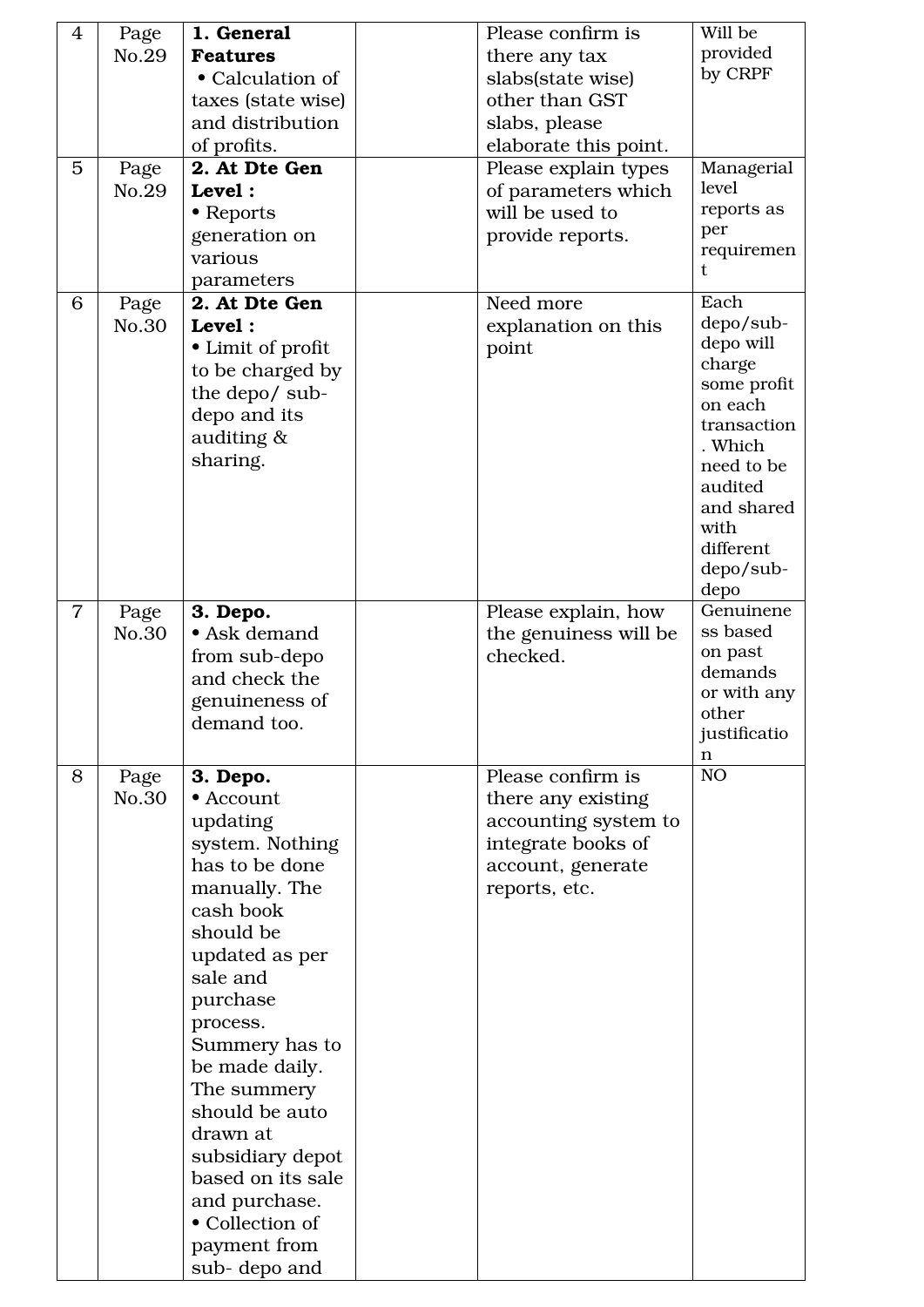|    |               | payment to the<br>concern firm.<br>• Generation of<br>various reports<br>like balance<br>sheet of depos<br>etc.                                                                                                                                                           |                                                                                                                                                                                                                                                                                                                                        |                                                                           |
|----|---------------|---------------------------------------------------------------------------------------------------------------------------------------------------------------------------------------------------------------------------------------------------------------------------|----------------------------------------------------------------------------------------------------------------------------------------------------------------------------------------------------------------------------------------------------------------------------------------------------------------------------------------|---------------------------------------------------------------------------|
| 9  | Page<br>No.30 | 4. Sub-Depot:<br>• Account/ Cash<br>book<br>maintenance.<br>• Generation of<br>various reports<br>like balance<br>sheet of sub-<br>depos etc.                                                                                                                             | Please confirm is<br>there any existing<br>accounting system to<br>integrate books of<br>account, generate<br>reports.                                                                                                                                                                                                                 | NO <sub>1</sub>                                                           |
| 10 | Page<br>No.34 | <b>Expectation:</b><br>b) However, if<br>the firm<br>proposes any<br>other database,<br>technology or<br>tools (other than<br>available with<br>CRPF or open<br>source) licenses<br>cost of such<br>resources for<br>entire life shall<br>be borne by the<br>bidder only. | We understand that<br>CRPF asking for<br>Perpetual<br>license/technology as<br>part of this solution.<br>In our case, we are<br>proposing a platform<br>where you can<br>continue to use and<br>maintaining the<br>applications.                                                                                                       | Yes                                                                       |
| 11 | Page<br>No.34 | c) The proposed<br>module shall be<br>closely<br>integrated with<br>the existing ERP<br>of CRPF i.e.<br>SELO.                                                                                                                                                             | We assume, CRPF<br>will provide feasible<br>API's for integration<br>to existing systems,<br>please confirm                                                                                                                                                                                                                            | yes/table<br>access will<br>be<br>provided to<br>consume                  |
| 12 | Page<br>No.34 | Implementatio<br>n<br>III. All type of<br>source code of<br>proposed system<br>required to be<br>handed over to<br>CRPF after go<br>live.                                                                                                                                 | For the advantage of<br>CRPF interms of cost<br>and better time lines,<br>we propose to build<br>solution on No Code<br>Low Code Platform.<br>These platforms does<br>not generate source<br>code. Hence, we<br>would like to inform<br>you that the source<br>code will be provided<br>only where ever it is<br>created or generated. | <b>Except</b><br>COTS, all<br>other code<br>required to<br>be<br>provided |
| 13 | Page<br>No.10 | <b>Training</b><br>The SI shall<br>impart training<br>to CRPF                                                                                                                                                                                                             | Kindly provide the<br>number of users to<br>be trained on the<br>system, and also we                                                                                                                                                                                                                                                   | 4 session<br>physically<br>in NCR<br>region                               |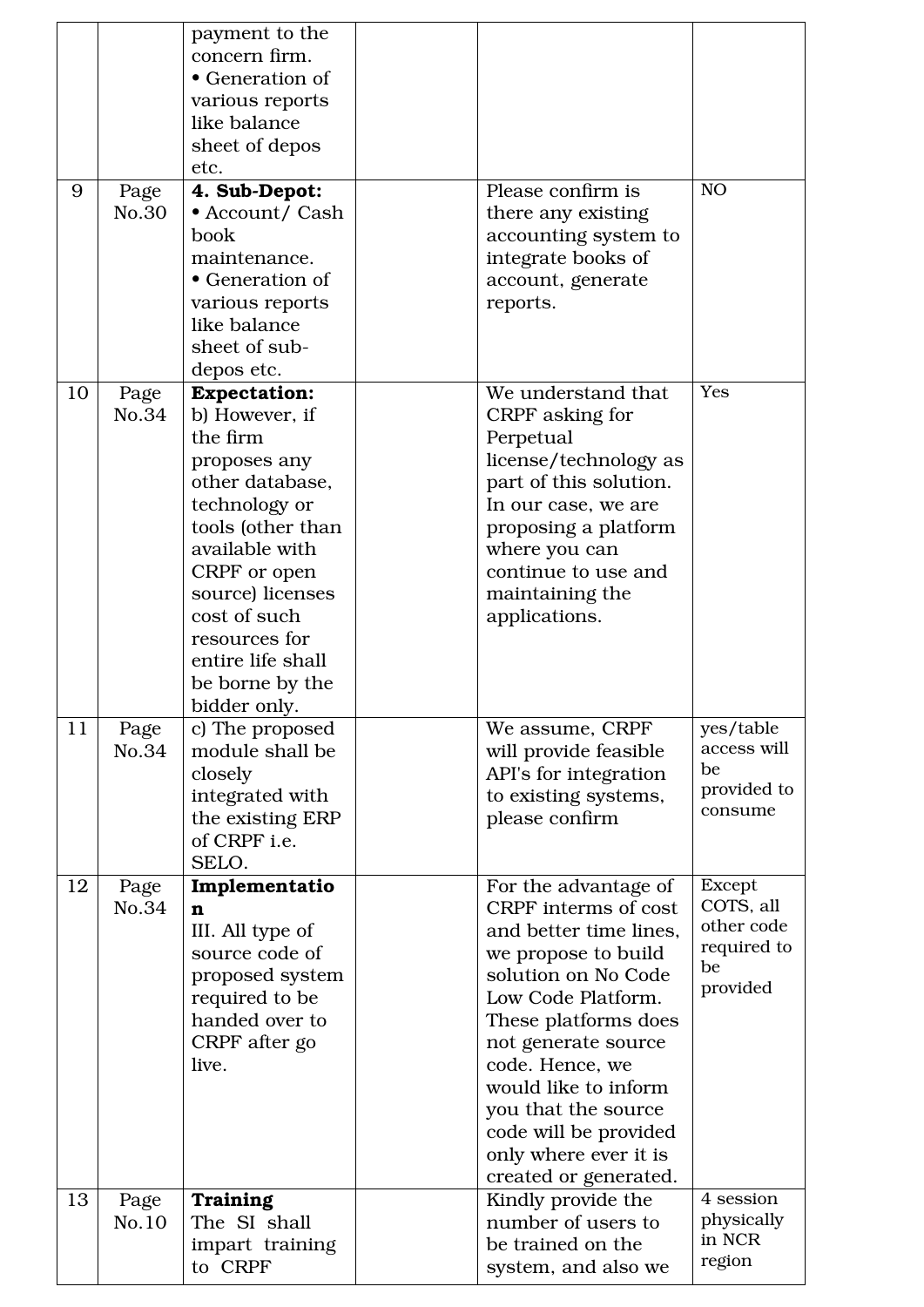| 14 | Page<br>No.11 | employees and<br>other key<br>stakeholders on<br>the usage and<br>maintenance of<br>the CLMS<br>Application.<br>Operation and<br><b>Maintenance</b><br>The<br>responsibility to<br>provide L1<br>support to the<br>user will remain<br>with the CRPF.<br>L <sub>2</sub> & L <sub>3</sub> online<br>support shall be<br>provided by the | assume the mode of<br>training to be virtual,<br>kindly clarify?<br>Kindly let t us know<br>the number of<br>resources to be<br>deployed onsite<br>during the $O \& M$<br>Phase.                                                                    | of30-30<br>personnel<br>and 12<br>virtual<br>session on<br>CRPF e-<br>learning<br>platform<br>Please<br>refer<br>tender for<br>O & M<br>condition<br>and<br>helpdesk<br>manageme<br>nt.                                                                                                                   |
|----|---------------|----------------------------------------------------------------------------------------------------------------------------------------------------------------------------------------------------------------------------------------------------------------------------------------------------------------------------------------|-----------------------------------------------------------------------------------------------------------------------------------------------------------------------------------------------------------------------------------------------------|-----------------------------------------------------------------------------------------------------------------------------------------------------------------------------------------------------------------------------------------------------------------------------------------------------------|
| 15 | Page<br>No.13 | selected SI<br>during working<br>days<br><b>Instruction to</b><br><b>Bidders</b><br><b>Bid Submission</b><br><b>Hard Copy</b>                                                                                                                                                                                                          | Kindly provide the<br>venue details and<br>timelines for<br>submitting the hard<br>copy of the bid<br>documents, and also<br>kindly clarify the<br>number of hard<br>copies to be<br>submitted                                                      | <b>Bid</b><br>submissio<br>n period<br>from<br>04/05/202<br>$2$ to<br>25/05/202<br>2, and via<br>Online(at)<br>CPP portal)<br>and<br>hardcopy<br>by 26 May<br>2022 by<br>1730 Hrs<br>at CRPF<br>Dte Delhi.<br>If variation<br>found in<br>offline and<br>online Bid<br>the tender<br>will be<br>rejected. |
| 16 | Page<br>No.27 | Exit<br><b>Management</b><br>Knowledge<br><b>Transfer</b><br>Handover the<br>existing system<br>and<br>infrastructure to<br>CRPF in running<br>condition.                                                                                                                                                                              | We assume that<br>knowledge transfer of<br>Infrastructure in<br>running condition at<br>exit management is<br>not our scope as the<br>bidder is not<br>providing any<br>hardware<br>infrastructure to<br>CRPF we will only<br>provide the KT on the | Yes KT<br>regarding<br><b>CLMS</b><br>application                                                                                                                                                                                                                                                         |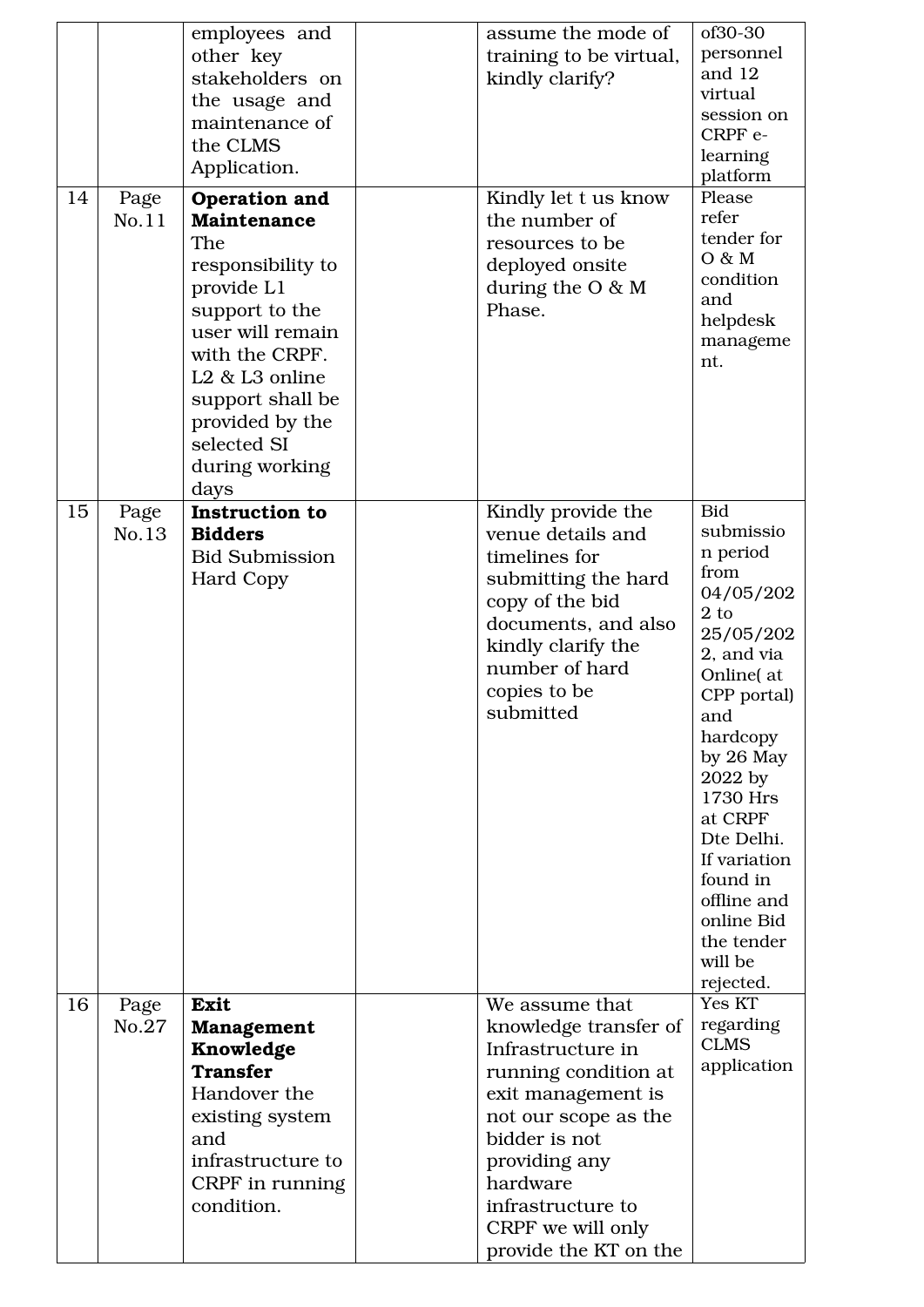|    |               |                                           |                                                                                                                                                                                | existing system i.e<br>CLMS only, kindly                                                                                       |                                                                                                 |  |  |
|----|---------------|-------------------------------------------|--------------------------------------------------------------------------------------------------------------------------------------------------------------------------------|--------------------------------------------------------------------------------------------------------------------------------|-------------------------------------------------------------------------------------------------|--|--|
|    |               |                                           |                                                                                                                                                                                | clarify?                                                                                                                       |                                                                                                 |  |  |
| 17 | Page<br>No.25 | Payment<br>Milestones,<br>stages and SLA  |                                                                                                                                                                                | We request you to<br>height the payment<br>terms as bellow for<br>better cash flow and<br>successful<br>completion of project. | <b>RFP</b><br>clause<br>stands                                                                  |  |  |
|    |               |                                           |                                                                                                                                                                                | Advance $-10%$ ,<br>Delivery of solution -<br>25%,<br>After UAT - 30%,<br>Go-live $-25%$<br>Warranty $-20%$                    |                                                                                                 |  |  |
| 18 | 31,           | 5. User                                   | Portal/mob<br>ile app for<br>all serving<br>and retired<br>personal.                                                                                                           | What is the platform<br>for Mobile apps                                                                                        | Android/<br><b>IoS</b>                                                                          |  |  |
| 19 | 31            | 5. User                                   | · Provision<br>for<br>applying<br>more than<br>quota<br>liquor for<br>special<br>provision<br>like<br>marriages<br>etc.                                                        | Need the details of<br>quota rank wise and<br>for special occasions.                                                           | These are<br>dynamic<br>and will be<br>required to<br>updated in<br>application<br>periodically |  |  |
| 20 | 34            | Implementation<br>Training<br>requirement | ii) The SI<br>shall<br>propose<br>different<br>virtual<br>training<br>modules<br>for<br>different<br>user<br>profiles at<br>appropriate<br>timelines<br>as desired<br>by CRPF. | What are the levels of<br>training required?<br>Will there be ongoing<br>training? Will there<br>be retraining<br>required?    | <b>ToT</b>                                                                                      |  |  |
| 21 | 34            | <b>Expectation:</b>                       | c) The<br>proposed<br>module<br>shall be<br>closely<br>integrated<br>with the<br>existing                                                                                      | Will the APIs be<br>shared by the<br>department for<br>integration?                                                            | Yes                                                                                             |  |  |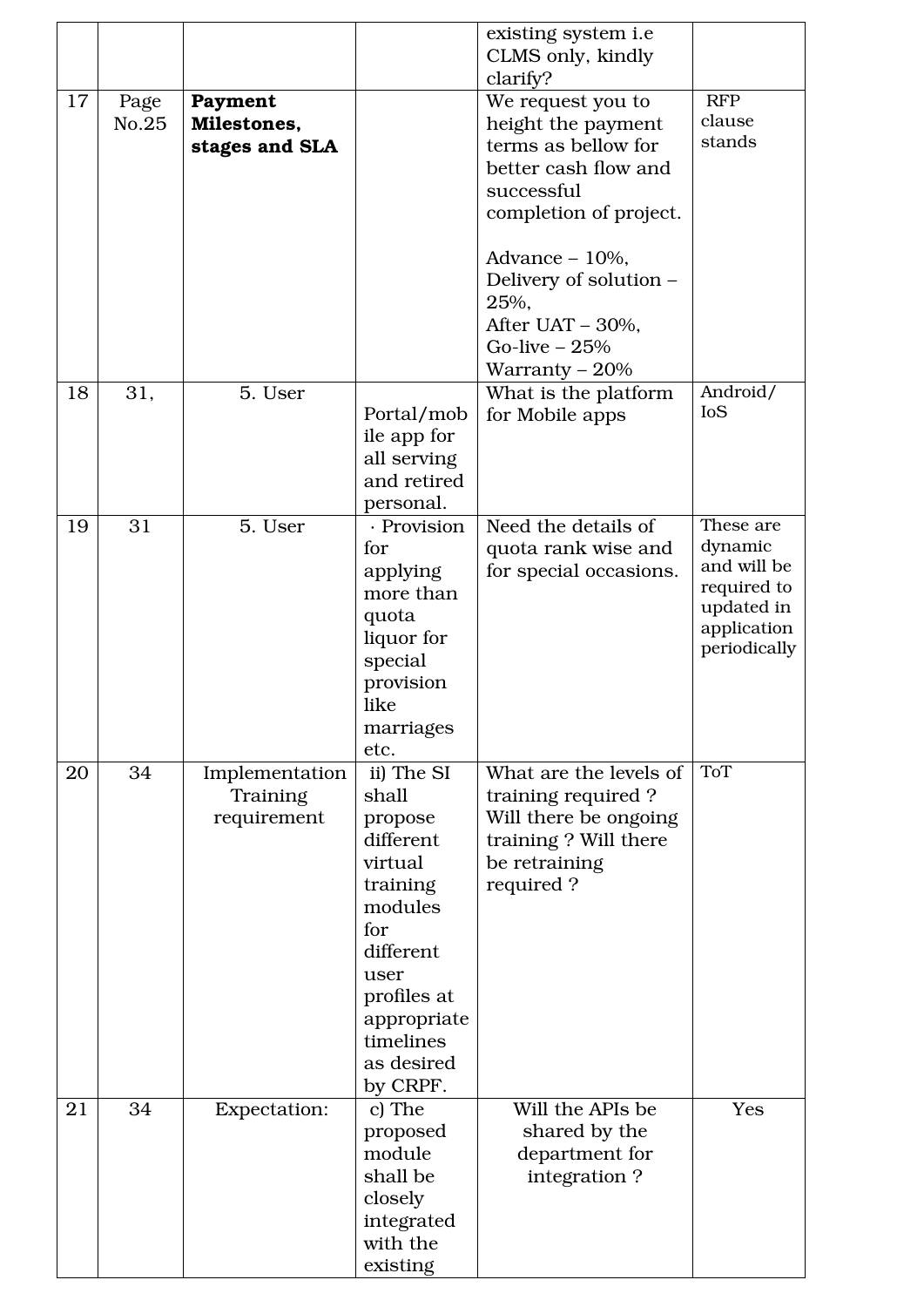|    |    |                         | ERP of<br>CRPF i.e.<br>SELO.                                                                           |                                                                                                             |                                                                                                                                                                               |
|----|----|-------------------------|--------------------------------------------------------------------------------------------------------|-------------------------------------------------------------------------------------------------------------|-------------------------------------------------------------------------------------------------------------------------------------------------------------------------------|
| 22 | 30 | 2. At Dte Gen<br>Level: | · Limit of<br>profit to be<br>charged by<br>the depo/<br>sub-depo<br>and its<br>auditing &<br>sharing. | Need the details of<br>profit sharing ? Who<br>are the entities with<br>whom the profit<br>would be shared? | Each<br>depo/sub-<br>depo will<br>charge<br>some profit<br>on each<br>transaction<br>. Which<br>need to be<br>audited<br>and shared<br>with<br>different<br>depo/sub-<br>depo |
| 23 | 30 | 2. At Dte Gen<br>Level: | · Grievance<br>redressal<br>mechanism-<br>Establishme<br>nt and<br>disposal<br>system.                 | Will there be<br>requirement for<br>helpdesk?                                                               | Please<br>refer RFP                                                                                                                                                           |
| 24 |    | General                 | Max<br>Transaction<br>per Day                                                                          |                                                                                                             | Per day<br>sale cant<br>be<br>predicted,<br>it may<br>vary.<br>Please<br>refer RFP<br>for<br>concurrent<br>user.                                                              |
| 25 |    | General                 | Max Size of<br>Write<br>/Transactio<br>n year                                                          |                                                                                                             | as per<br>serial no<br>24                                                                                                                                                     |
| 26 |    | General                 | Any<br>Document<br>Upload<br>Permitted                                                                 |                                                                                                             | small<br>details will<br>be finalised<br>during<br>developme<br>nt                                                                                                            |
| 27 |    | General                 | Max Size of<br>File in MB                                                                              |                                                                                                             | As per<br>industry<br>standard                                                                                                                                                |
| 28 |    | General                 | <b>Max Files</b><br>per User                                                                           |                                                                                                             | as per<br>requiremen<br>t                                                                                                                                                     |
| 29 |    | General                 | Database<br>Backup<br>Policy                                                                           |                                                                                                             | As per<br><b>CRPF</b><br>standard                                                                                                                                             |
| 30 |    | General                 | Database<br>Retention<br>Policy                                                                        |                                                                                                             | as per the<br><b>CRPF</b><br>policy                                                                                                                                           |
| 31 |    | General                 | $DC - DR$<br>Policy                                                                                    |                                                                                                             | As per<br>industry                                                                                                                                                            |